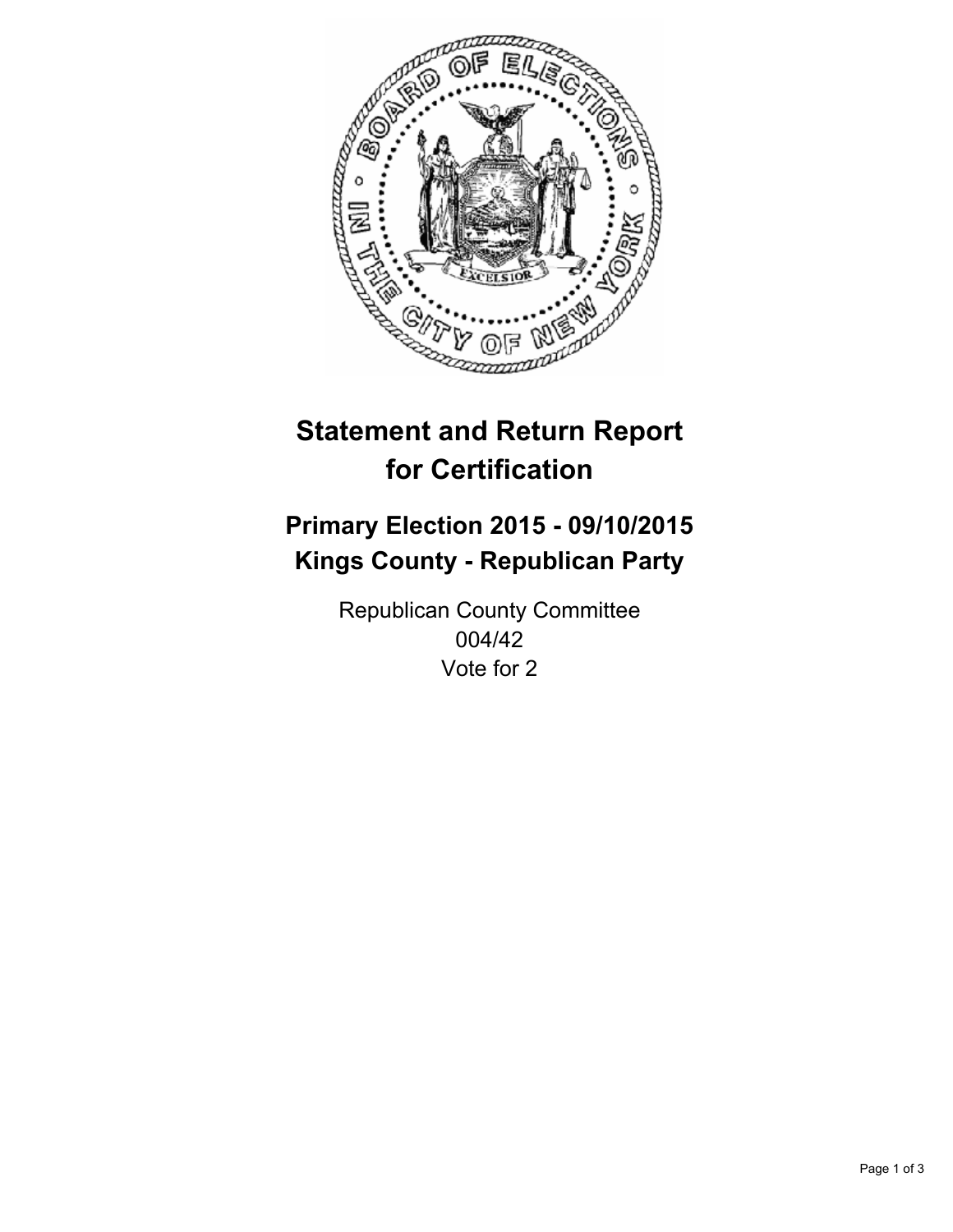

#### **Assembly District 42**

| <b>PUBLIC COUNTER</b>                                    |   |
|----------------------------------------------------------|---|
| ABSENTEE/MILITARY                                        |   |
| <b>AFFIDAVIT</b>                                         | 0 |
| <b>Total Ballots</b>                                     | 2 |
| Less - Inapplicable Federal/Special Presidential Ballots | 0 |
| <b>Total Applicable Ballots</b>                          | 2 |
| EDITH L. LEVERS                                          | 0 |
| TRISHA K. ALLEYNE                                        |   |
| <b>SYMPHIA SAMSON</b>                                    |   |
| <b>Total Votes</b>                                       |   |
| Unrecorded                                               | 2 |